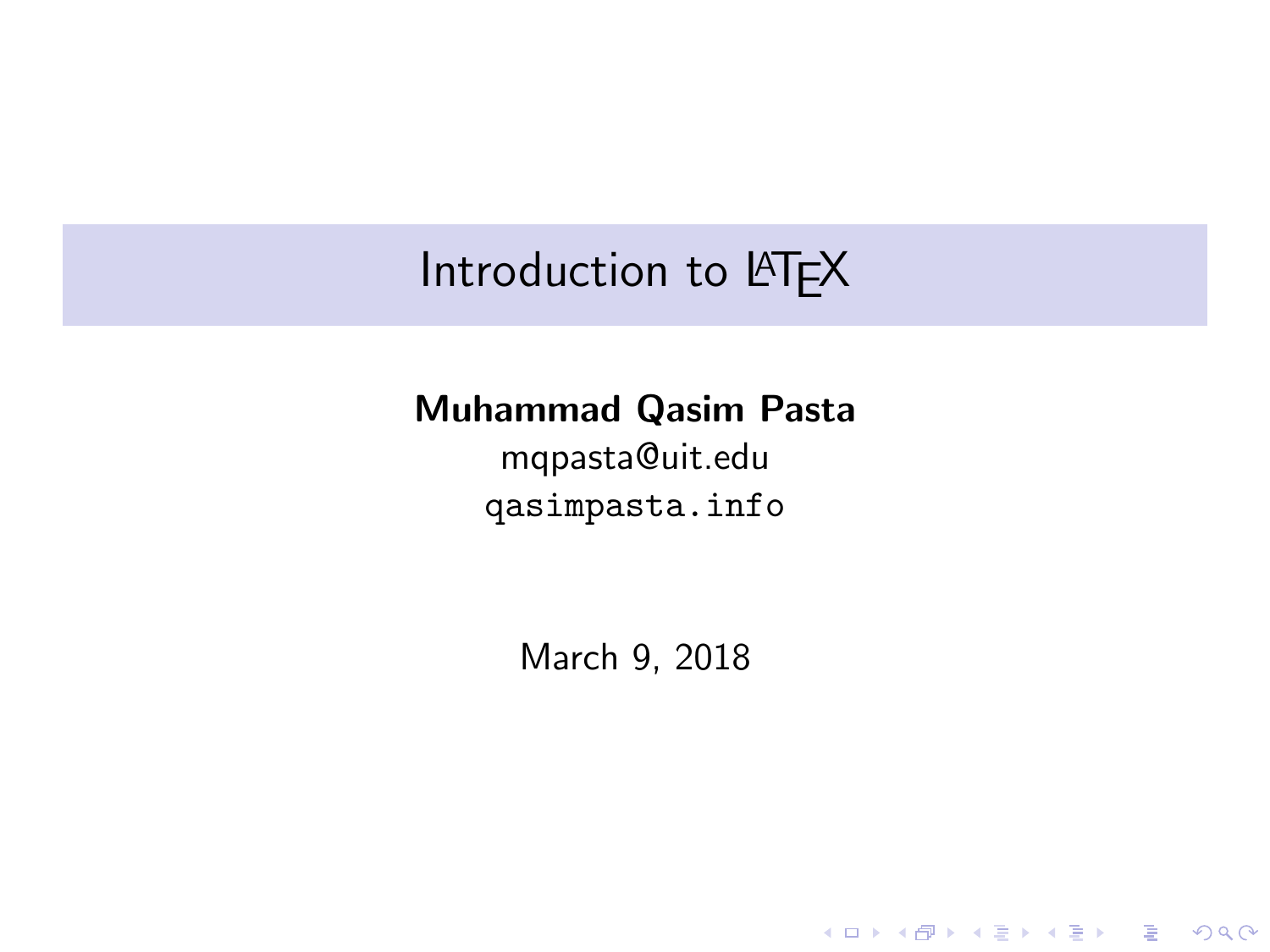### **Outline**

[Introduction](#page-2-0)

[Basic Document Structure](#page-3-0)

[Basic Math](#page-12-0)

**[Tables](#page-19-0)** 

[Images](#page-22-0)

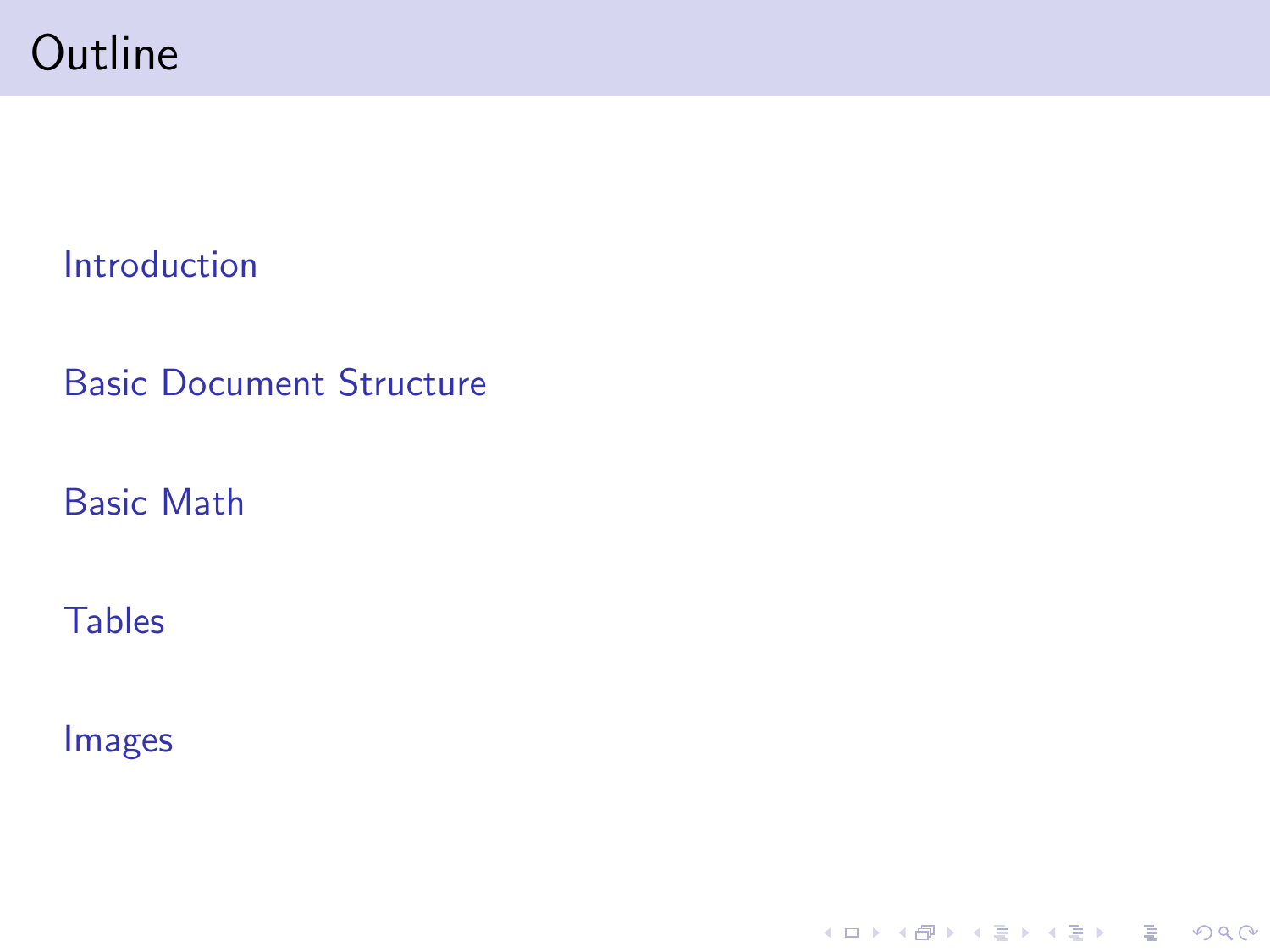<span id="page-2-0"></span>LATEX is an open-source document preparation system that produces high-quality output. It is not a word processor

Advantages:

- $\blacktriangleright$  High quality
- $\blacktriangleright$  Portability (Win, Mac, Linux)
- $\triangleright$  Stability and Interchangeability no issue of versions
- $\blacktriangleright$  largely adopted for scientific publications and/or technical writing

**KORKARYKERKER POLO**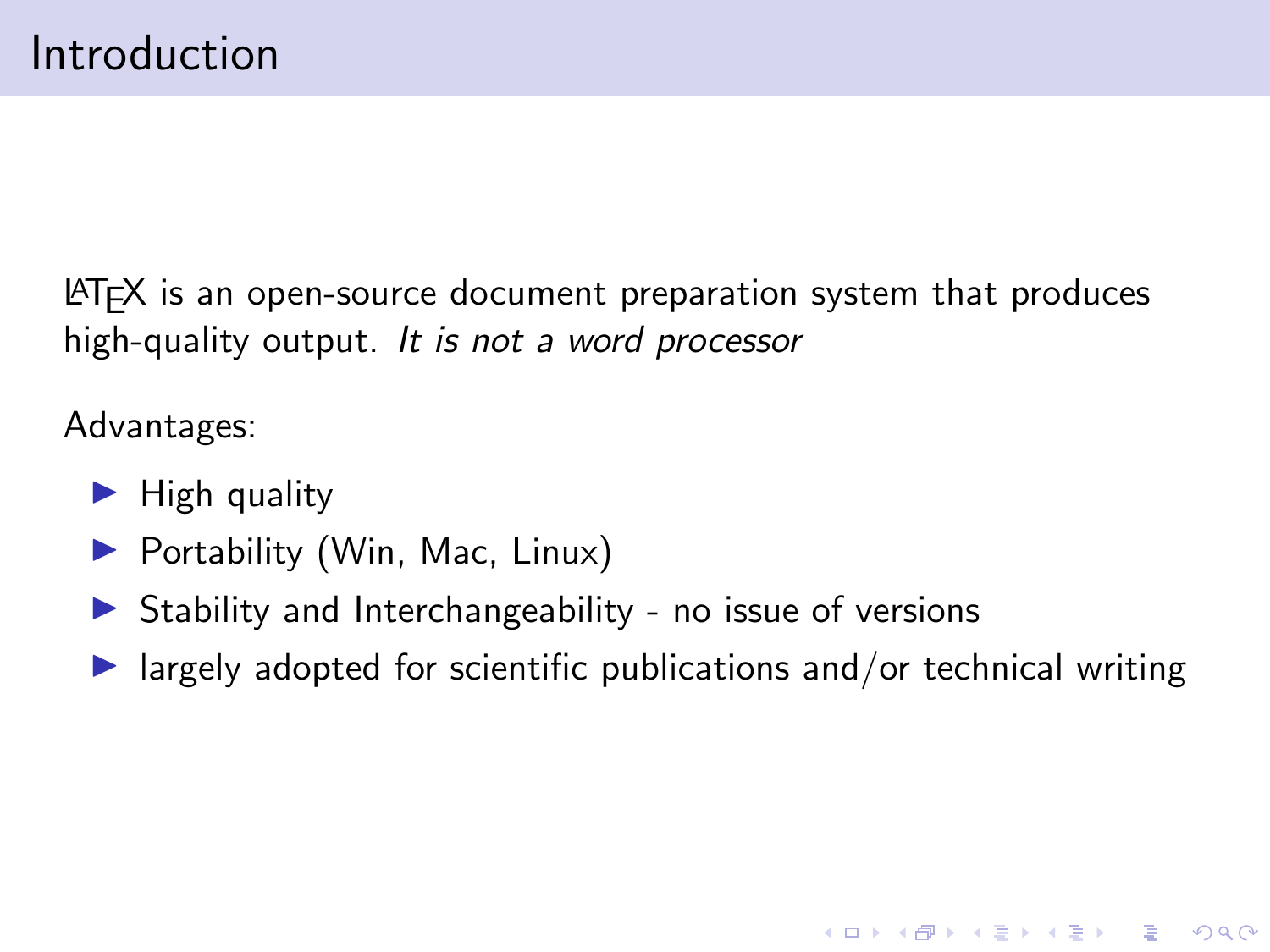<span id="page-3-0"></span>LATEXis written in code similar to HTML, then compiled like a C program.

TEX/LATEX compiler .tex file .pdf file

 $MT$  $EX:$ 

- $\blacktriangleright$  is a type-sensitive language.
- $\blacktriangleright$  is not WYSIWYG.
- $\blacktriangleright$  is not a word processor.
- $\triangleright$  needs an editor for creating text files. [Texmaker]
- $\triangleright$  needs external viewer to view output files. [Acrobat reader]

**KORK EXTERNE PROVIDE**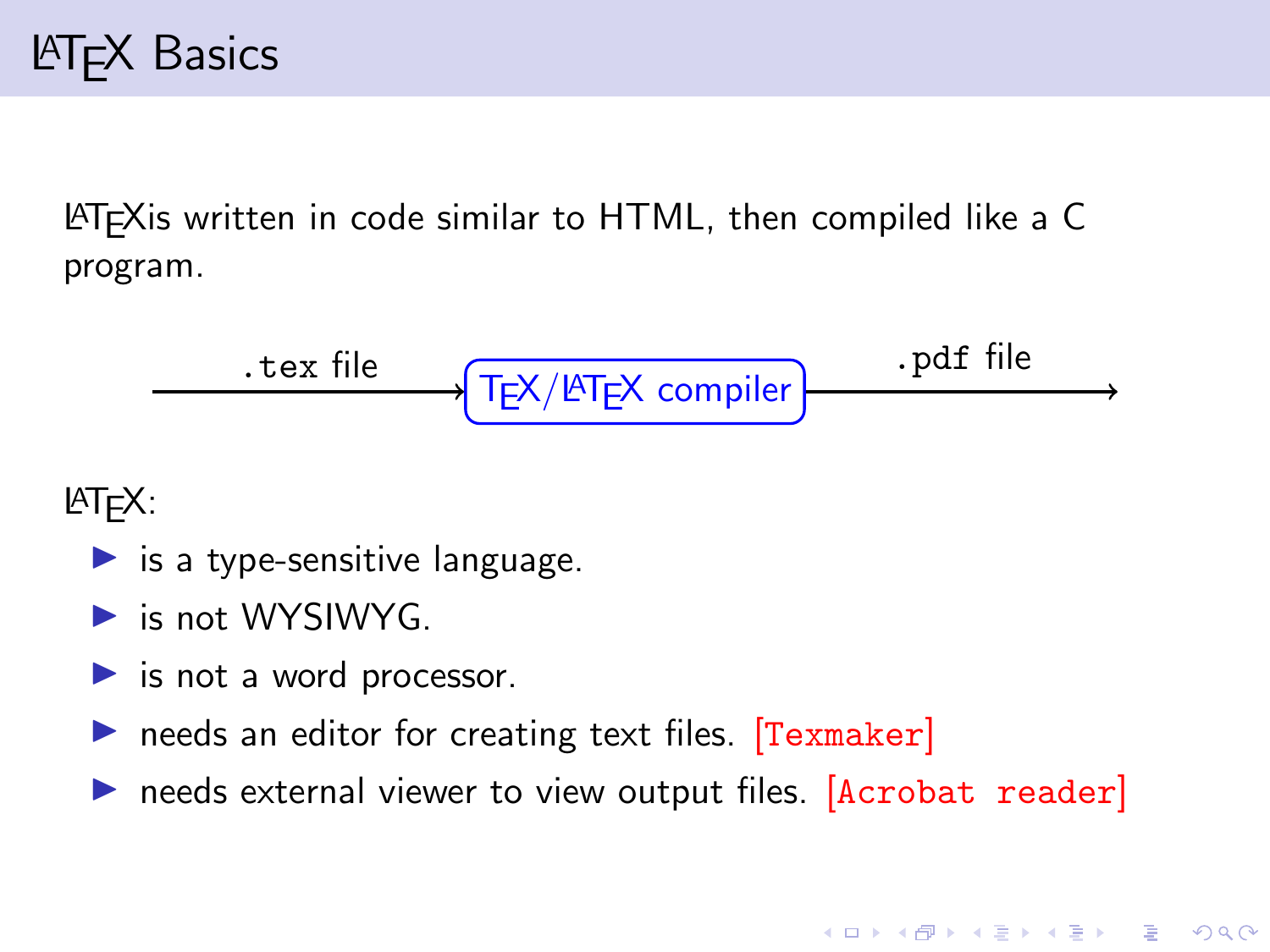## LATEX Input

- $\triangleright$  We can use any text editor to edit LATEX files. We will use Texmaker/Latexbase.com for our examples.
- $\triangleright$  Whitespaces are mostly ignored by  $\lfloor AT_F X \rfloor$ .
- $\blacktriangleright$  There are several reserved characters, which have special meaning e.g., #  $$ \%$  ^ & { } ~ \

**KORKARYKERKER POLO** 

- $\blacktriangleright$  Grouping is done by using braces.
- $\blacktriangleright$  All LAT<sub>E</sub>X commands start with a backslash.
- $\blacktriangleright$  Spaces after commands are ignored.
- $\triangleright$  Some commands requre parameter(s).
- $\blacktriangleright$  Some parameters are optional.
- $\blacktriangleright$  LAT<sub>E</sub>X comments preceded by %.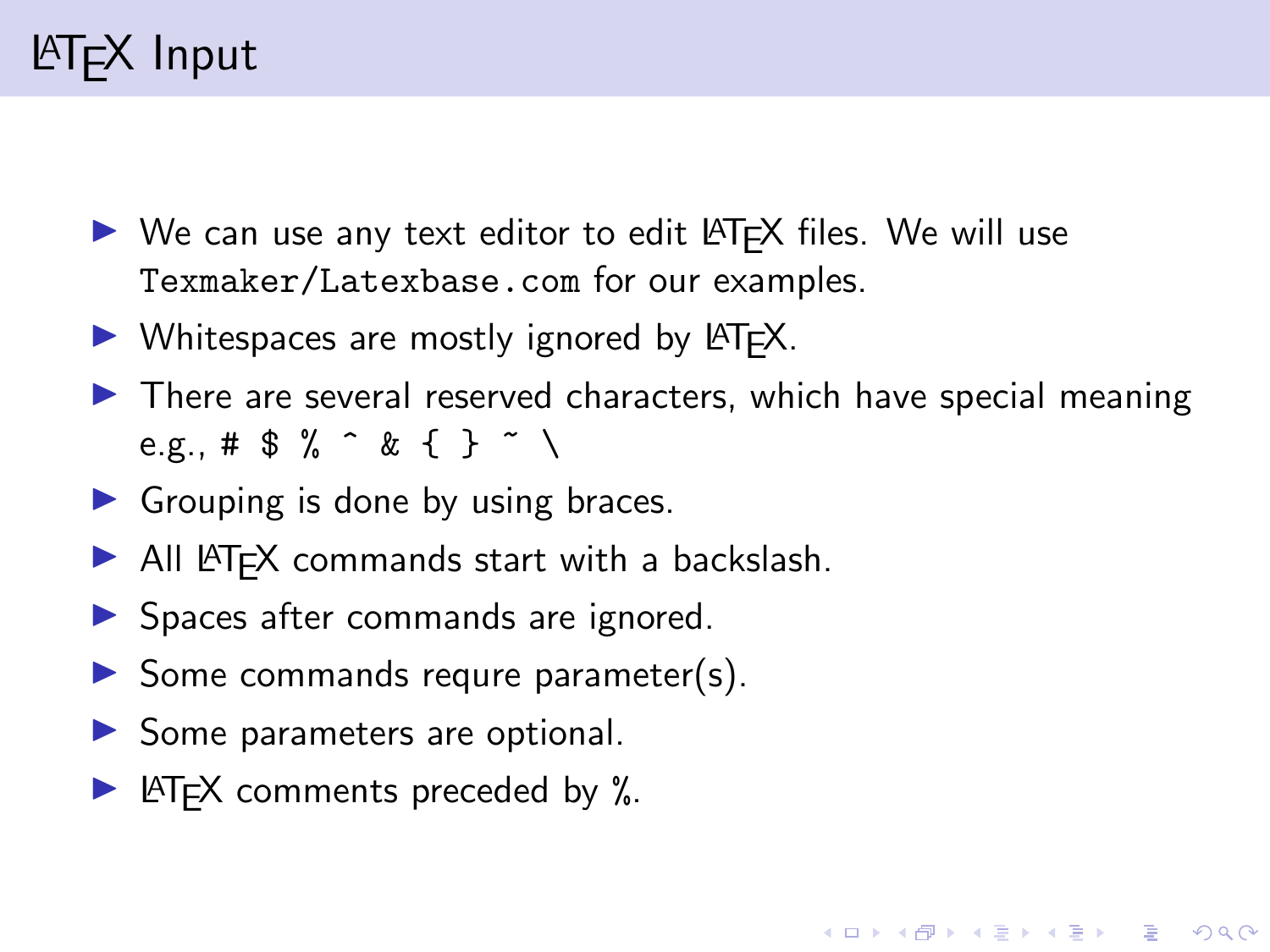### Basic Document Structure

Following is a general document structure for a LAT<sub>F</sub>X file.

**KORKARYKERKER POLO** 

```
% comments
\documentclass{...}
%
% definitions, macros, packages, etc
% come here
%
\begin{document}
% LaTeX document text comes here
\end{document}
```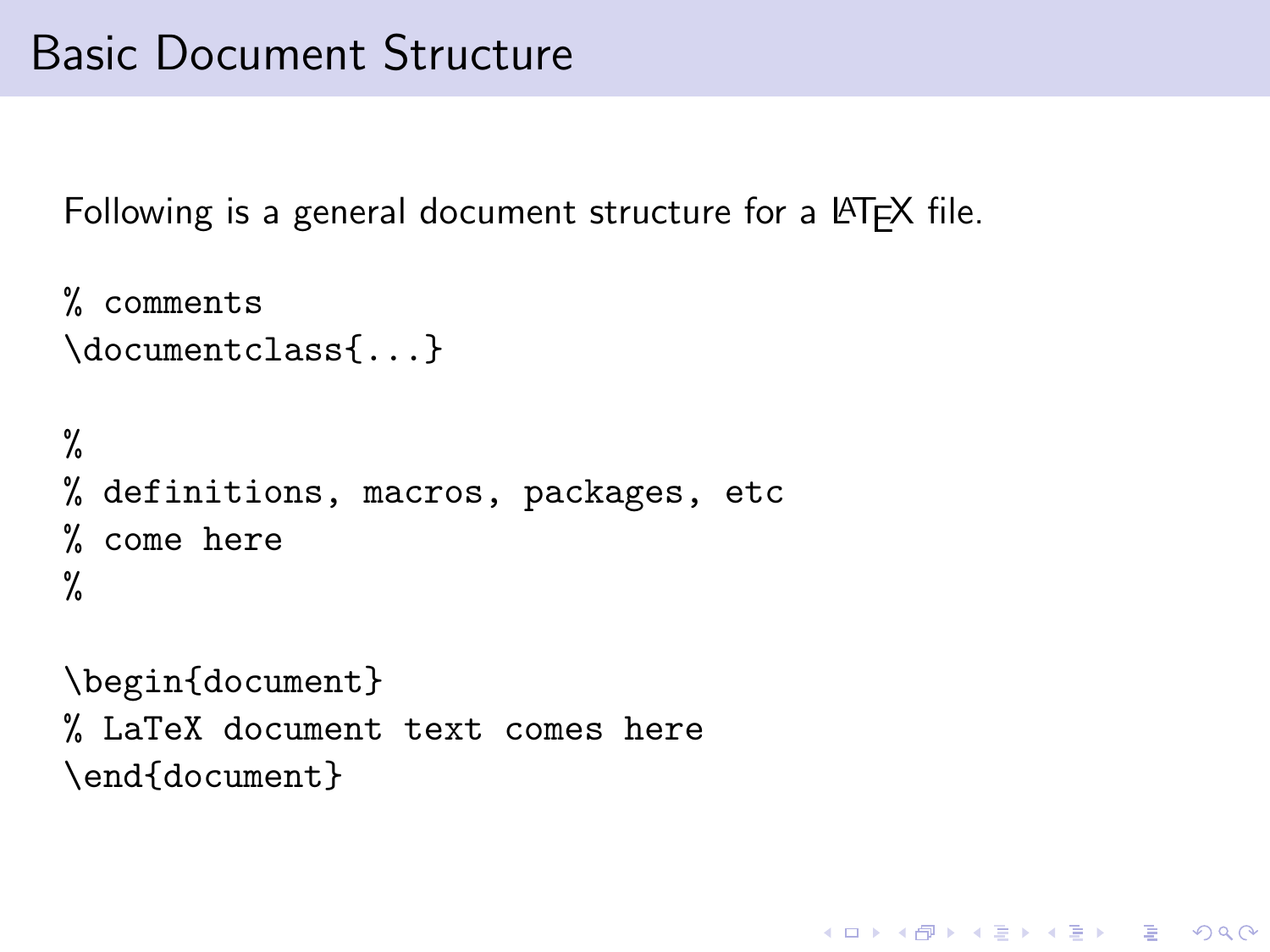### Example Document

### Example

```
\documentclass{article}
```

```
\begin{document}
\title{Hello, World!}
\author{Qasim Pasta}
\date{March 9, 2018}
\maketitle
\begin{abstract}
 Showing off my new skills.
\end{abstract}
\section{Introduction}
 This is some introduction. You can add whatever you want.
 Line breaks are ignored. What
Spaces are ignored too.
\end{document}
```
**KORK ERKER ADAM ADA**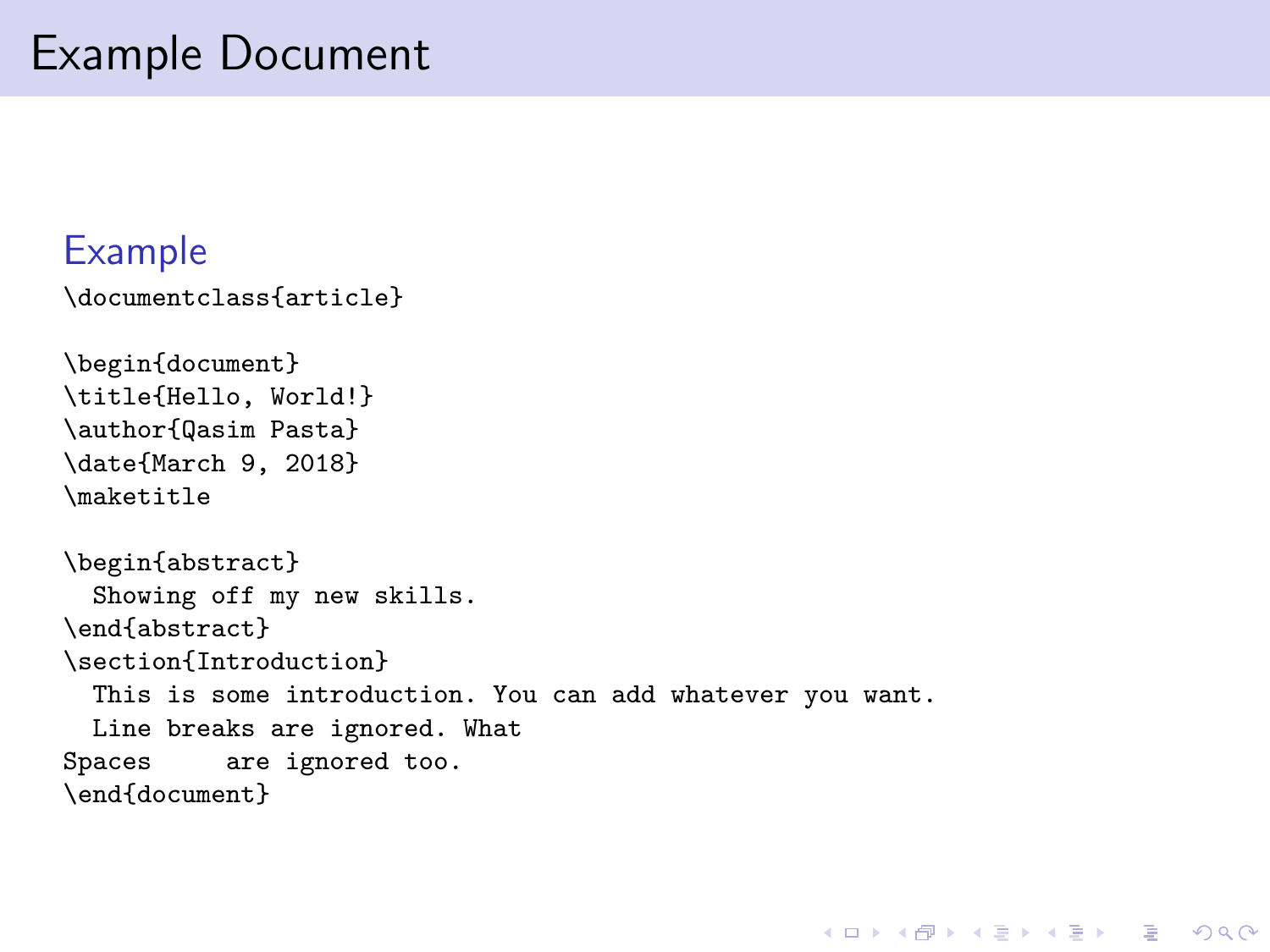## Example Document

#### Example \documentclass{article} \begin{document} \title{Hello, World!} \author{Qasim Pasta} \date{March 9, 2018} \maketitle \begin{abstract} Showing off my new skills. \end{abstract} \section{Introduction} This is some introduction. You can add whatever you want. Line breaks are ignored. What Spaces are ignored too. \end{document} **Output** Hello, World! Qasim Pasta March 9, 2018 Abstract Showing off my new skills. 1 Introduction This is some introduction. You can add whatever you want. Line breaks are ignored. What Spaces are ignored too.

**KORK EXTERNE PROVIDE**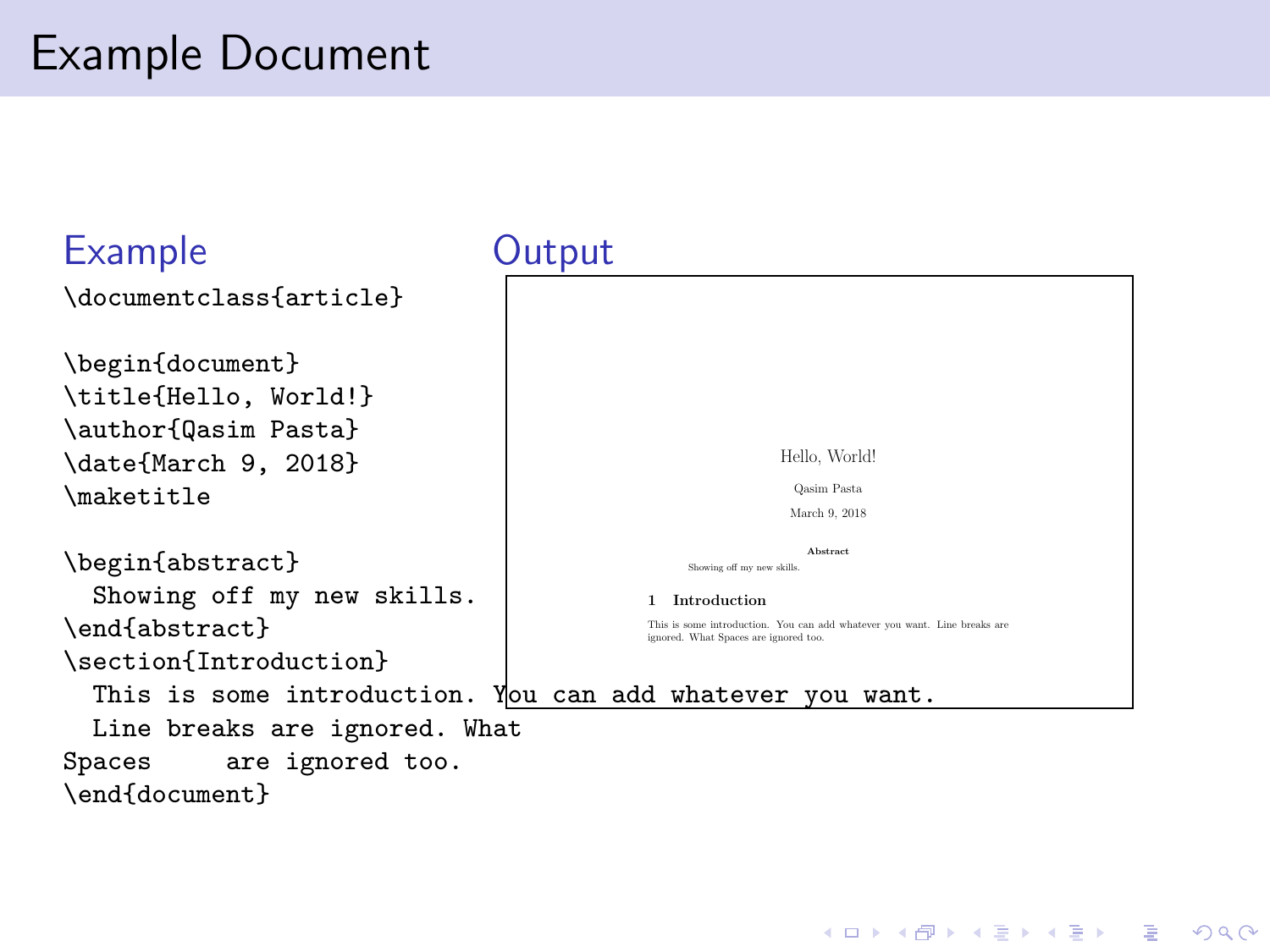Some useful/important classes.

- article: the most common LATEX document class.
	- report: for creating report like documents (theses).

**KORKA SERKER YOUR** 

- letter: for typesetting letters.
	- book: for creating books.
- IEEEtran: IEEE transaction papers.

Some useful packages.

- geometry: for adjusting margins
- graphicx: for importing image files
	- amsmath: for additional math commands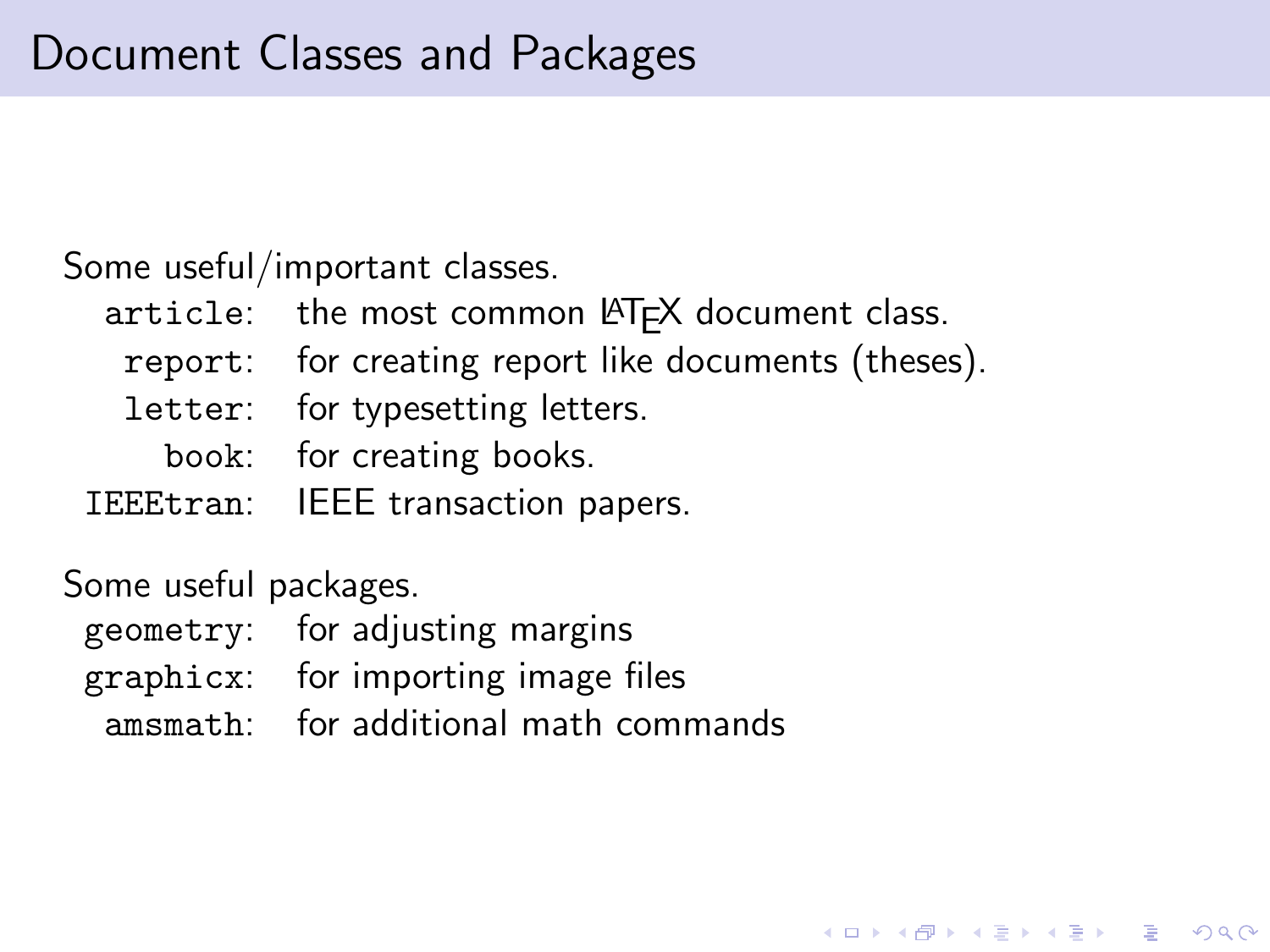| Command        | Level |                            |
|----------------|-------|----------------------------|
| \part          | $-1$  | not for letters            |
| \chapter       | O     | only for books and reports |
| \section       | 1     | not for letters            |
| \subsection    |       |                            |
| \subsubsection |       |                            |
| \paragraph     |       |                            |
| \subparagraph  |       |                            |

**Kロトメ部トメミトメミト ミニのRC**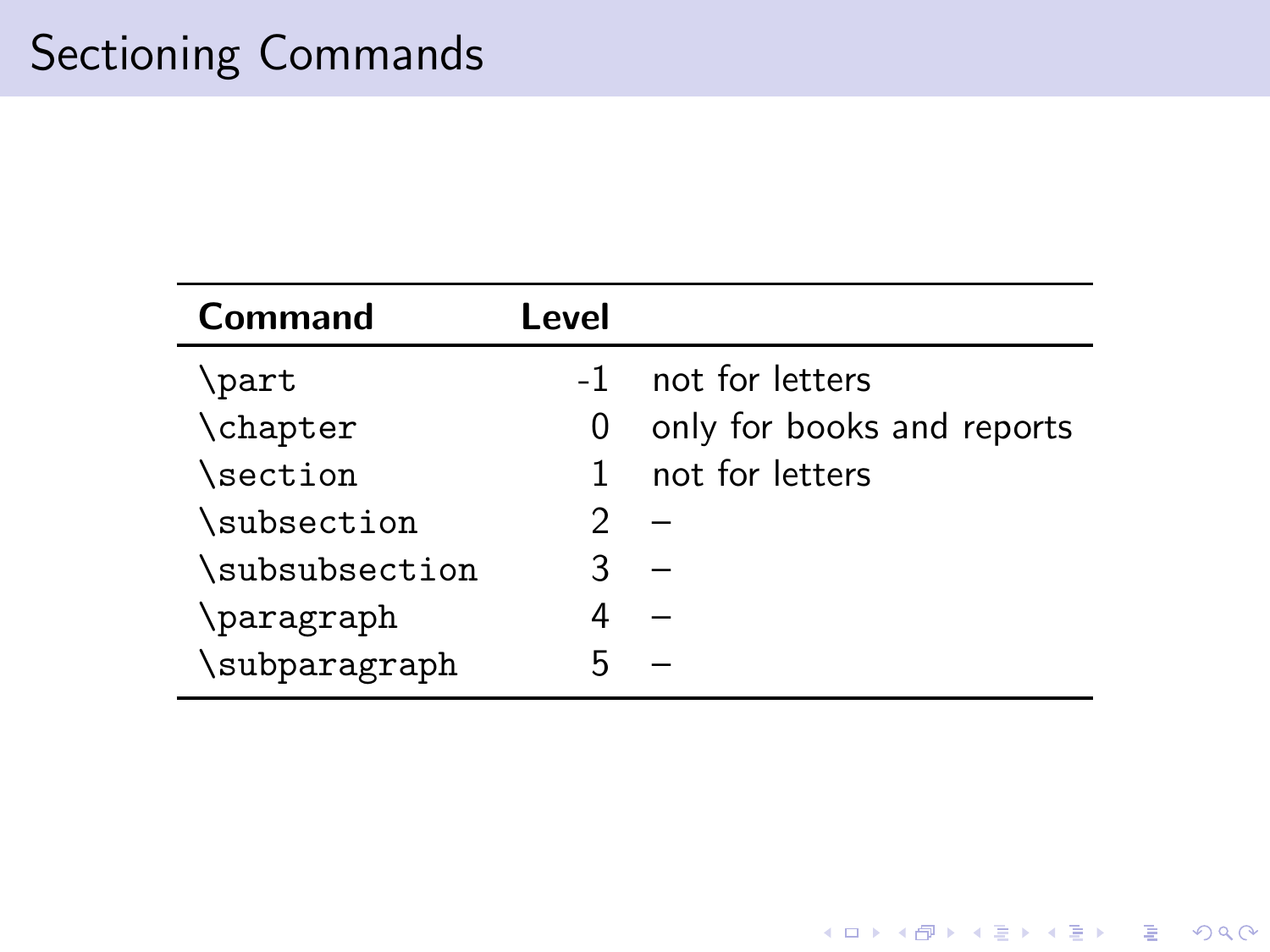<span id="page-10-0"></span> $\triangle T$ FX handles line breaks and page breaks automatically. However, this can be forced e.g.,

**KORK ERKER ADAM ADA** 

- $\blacktriangleright \setminus \setminus$  will enforce new line
- $\rightarrow$  \par will start new paragraph
- $\blacktriangleright$  \newpage will enforce new page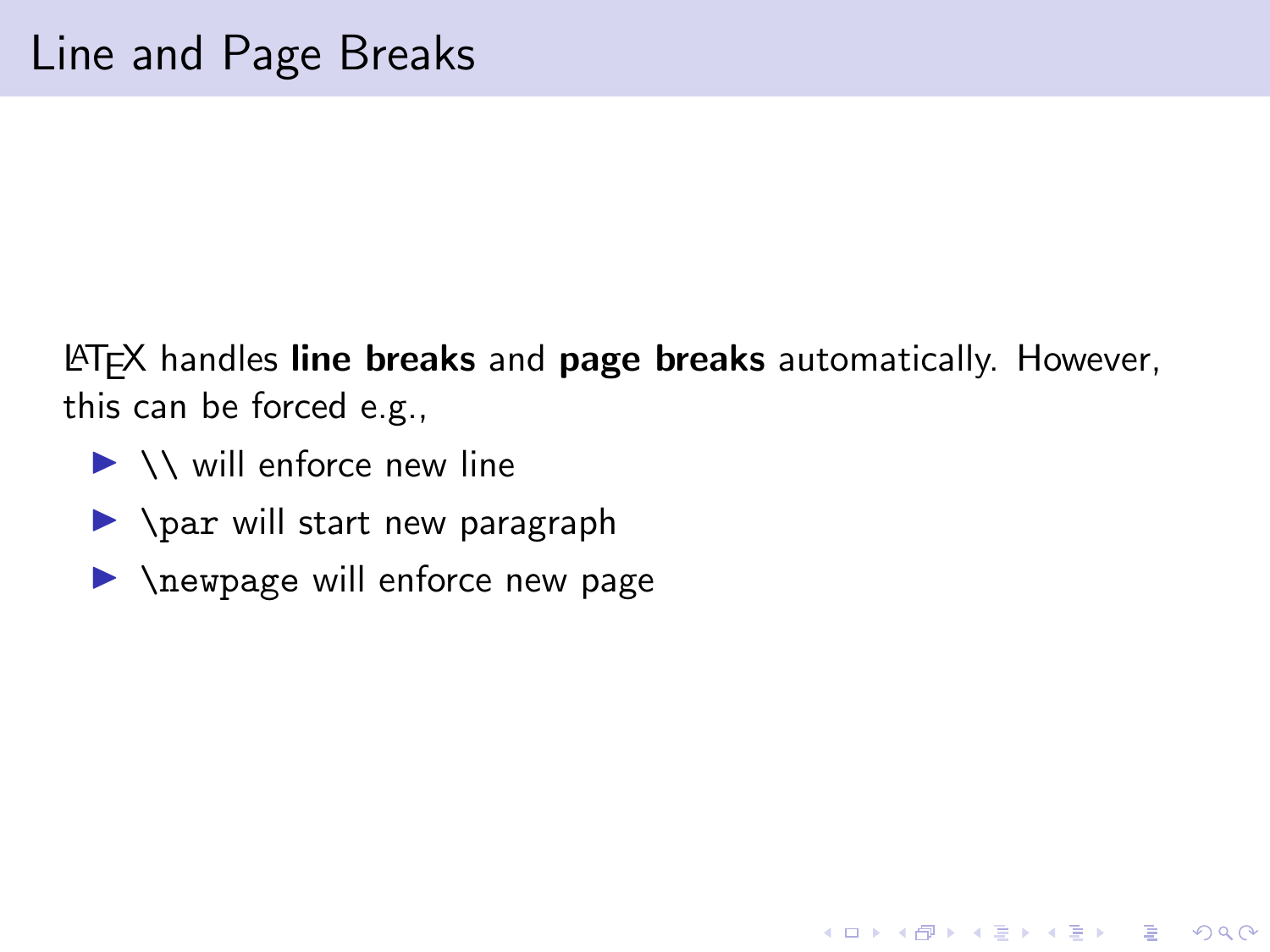## Handling Fonts

| \tiny         | Hello World! |
|---------------|--------------|
| \scriptsize   | Hello World! |
| \footnotesize | Hello World! |
| \normalsize   | Hello World! |
| \large        | Hello World! |
| \Large        | Hello World! |
| <b>LARGE</b>  | Hello World! |
| \huge         | Hello World! |
| \Huge         | Hello World! |

- It is possible to have fonts larger than  $\langle$ Huge.
- $\blacktriangleright$  \textbf{Hello World!} gives **Hello World!**
- ▶ \textit{Hello World!} gives Hello World!
- $\blacktriangleright$  \texttt{Hello World!} gives Hello World!
- **In textsf{Hello Wo[rld](#page-10-0)[!](#page-12-0)} gives Hello World!**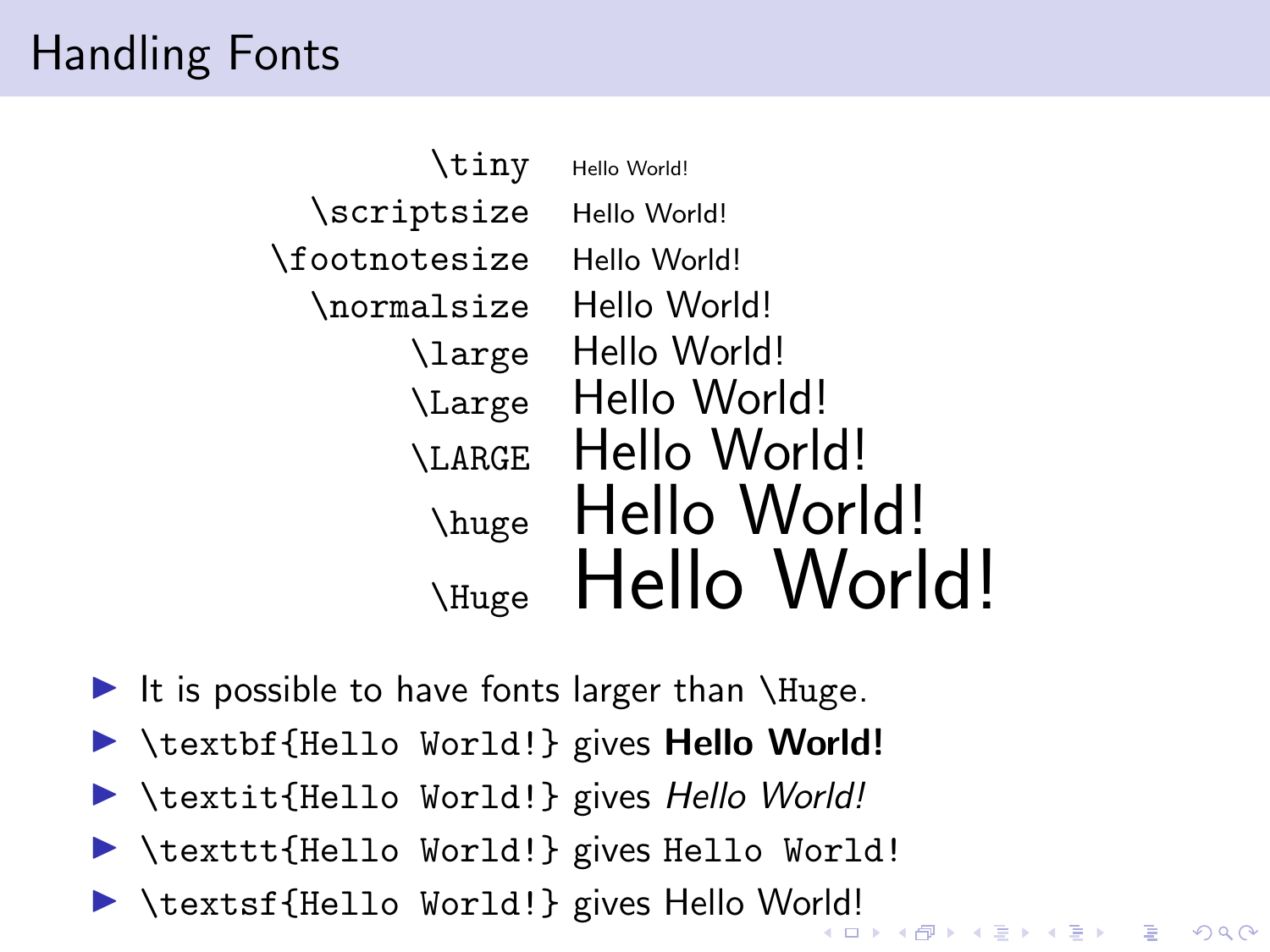- <span id="page-12-0"></span>**If**  $\oint$  sign used for in-line equations e.g.  $n = 5 + x$
- ▶ \begin{equation} \end{equation} used for equation with numbering. e.g.

$$
n = 5 + x \tag{1}
$$

K ロ ▶ K 個 ▶ K 할 ▶ K 할 ▶ 이 할 → 9 Q Q →

 $\blacktriangleright \setminus [ \setminus ]$  used for equation without numbering. e.g.

$$
n=5+x
$$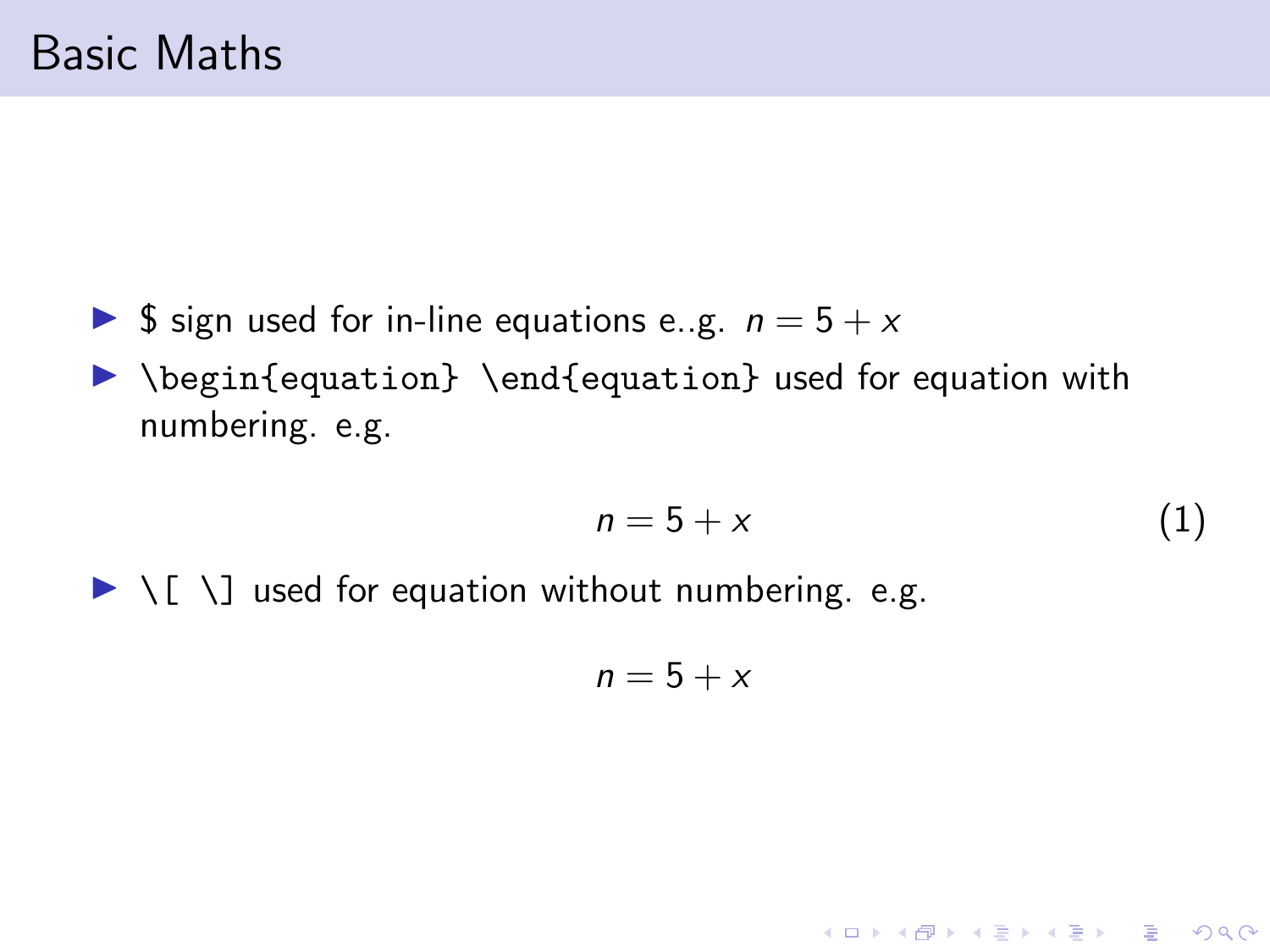$\text{\$n$^2 \log n + 3 n = o(n^3)\$ gives us $n^2 \log n + 3n = o(n^3)$}$ 

 $\[\lim_{n\to\infty}\ \sum_{j = 1}^n \frac{1}{2^j} = 2\]$ 

$$
\lim_{n \to \infty} \sum_{j=1}^{n} \frac{1}{2^j} = 2
$$

\begin{equation}\sum\_{j=1}^{n} = \frac{n(n+1)}{2}\end{equation}

$$
\sum_{j=1}^{n} = \frac{n(n+1)}{2}
$$
 (2)

**KORKARYKERKER POLO**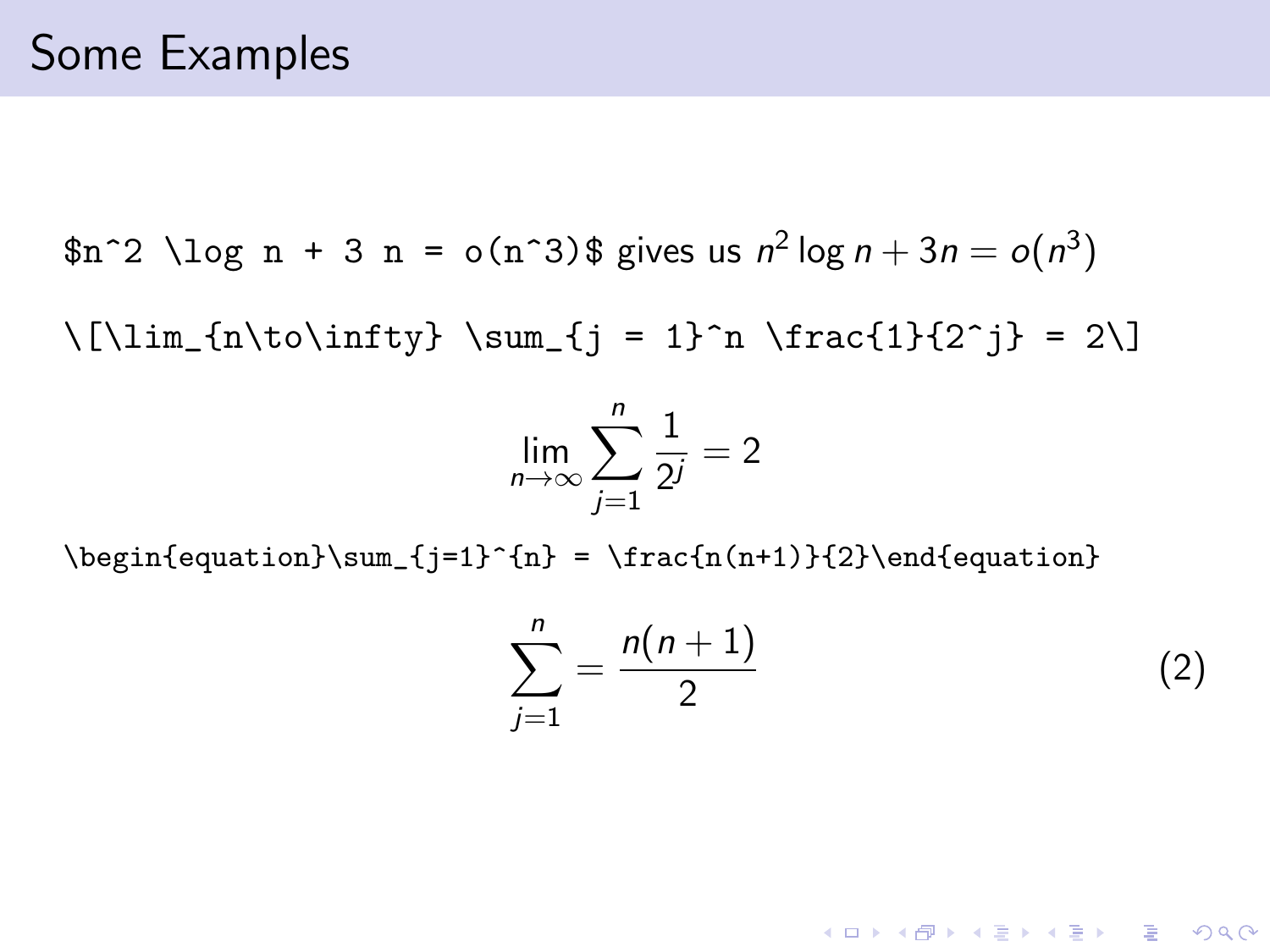### More Math

The Greek alphabet:

\alpha, \beta, \gamma, \delta, \epsilon, \zeta, \eta, \theta, \iota, \kappa, \lambda, \mu,  $\nu, \quad \xi, \quad o, \quad \phi, \quad \eta,$ \tau, \upsilon, \psi, \omega.

 $\alpha$ ,  $\beta$ ,  $\gamma$ ,  $\delta$ ,  $\epsilon$ ,  $\zeta$ ,  $n$ ,  $\theta$ ,  $\iota$ ,  $\kappa$ ,  $\lambda$ ,  $\mu$ ,  $\nu$ ,  $\xi$ ,  $\varphi$ ,  $\pi$ ,  $\rho$ ,  $\sigma$ ,  $\tau$ ,  $v$ ,  $\psi$ ,  $\omega$ .

Math functions:

 $\sin, \cos, \tan, \cot, \log, \ln,$ \sinh, \cosh, \tanh, \exp, \max, \min, \arccos, \arcsin, \arctan.

sin, cos,tan, cot, log, ln,sinh, cosh,tanh,

exp, max, min, arccos, arcsin, arctan .

**KORK ERKER ADAM ADA**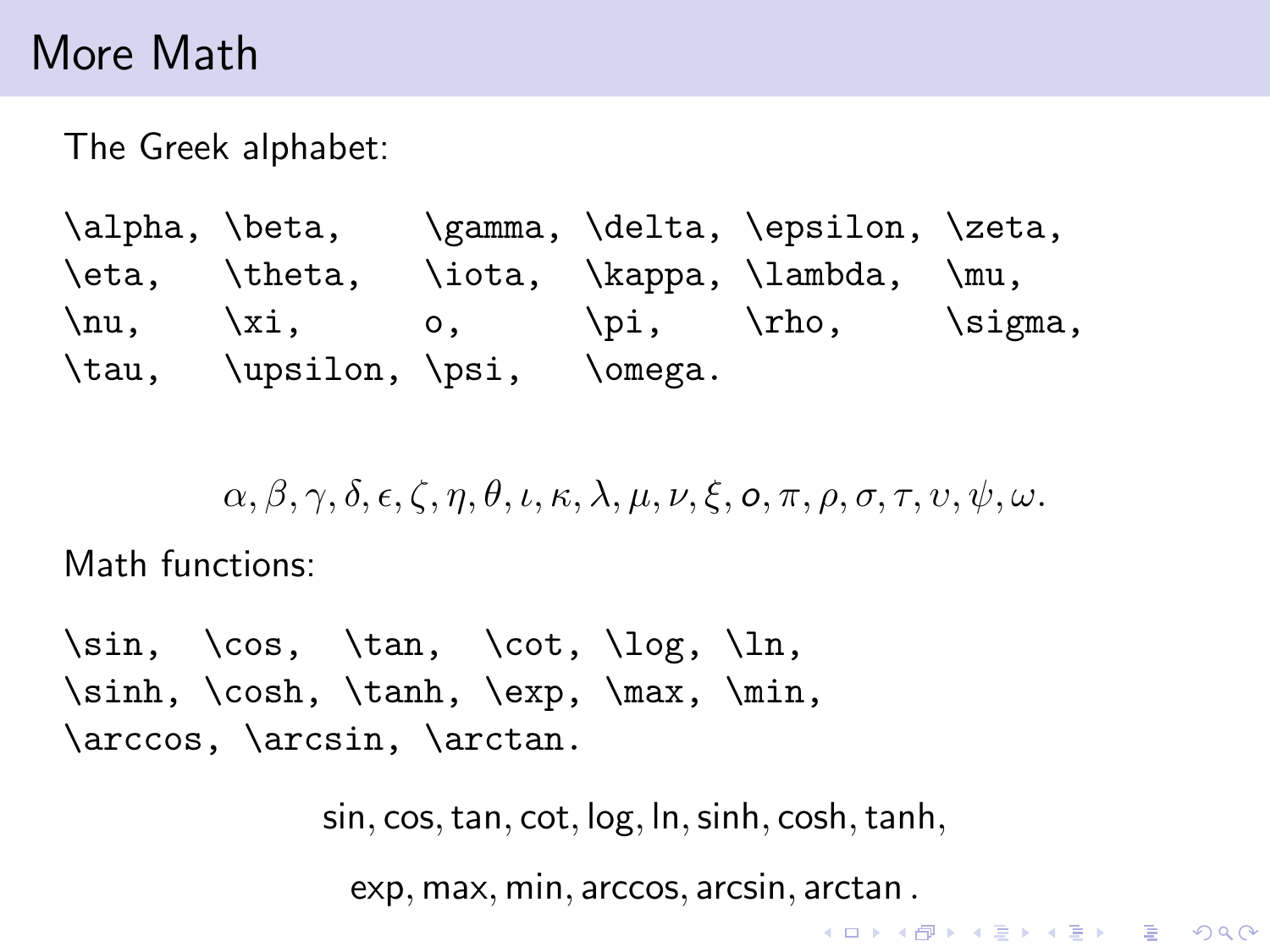| Conjunction:           | $p \wedge q$          | \$p \wedge q\$          |  |
|------------------------|-----------------------|-------------------------|--|
| <b>Disjunction:</b>    | $p \vee q$            | $$p$ \vee q\$           |  |
| <b>Negation:</b>       | $\neg p$              | $\omega$                |  |
| Implication:           | $p \rightarrow q$     | \$p \rightarrow q\$     |  |
| <b>Bi-implication:</b> | $p \leftrightarrow q$ | \$p \leftrightarrow q\$ |  |
| <b>Equivalence:</b>    | $p \equiv q$          | \$p \equiv q\$          |  |
| There-exists:          | $\exists x$           | \$\exists x\$           |  |
| <b>Follows:</b>        | $A \vdash B$          | \$p \vdash q\$          |  |
| For-all:               | ∀x                    | \$\forall x\$           |  |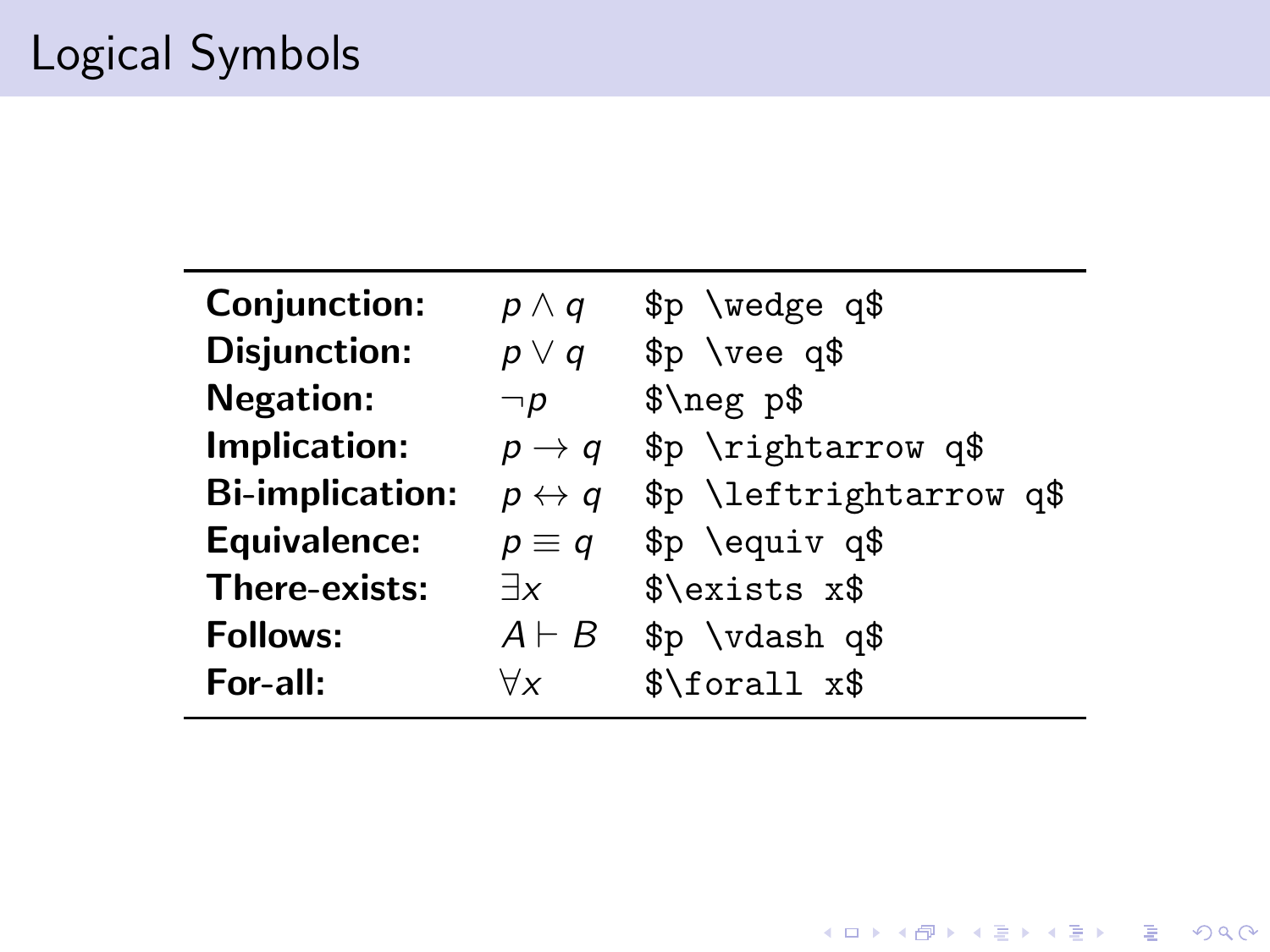$\blacktriangleright$ 

### $\triangleright$  \$A[1..n]\$ : A[1..n]

- $\blacktriangleright$  \$\{1, 2, \ldots, 10\}\$ : {1,2,..., 10}
- **▶ \$a\_1 \leq a\_2 \leq \cdots \leq a\_n\$** :  $a_1 \leq a_2 \leq \cdots \leq a_n$
- $\triangleright$  \$10.\overline{9}\$: 10.9

### $\overbrace{\underbrace{2+2+\cdots+2}_{n + n}^{n+1}=3n$ :  $n+1$  $\sqrt{2+2+\cdots+2+n} = 3n$  $\overbrace{ }^{n}$ n

**KORK EXTERNE PROVIDE**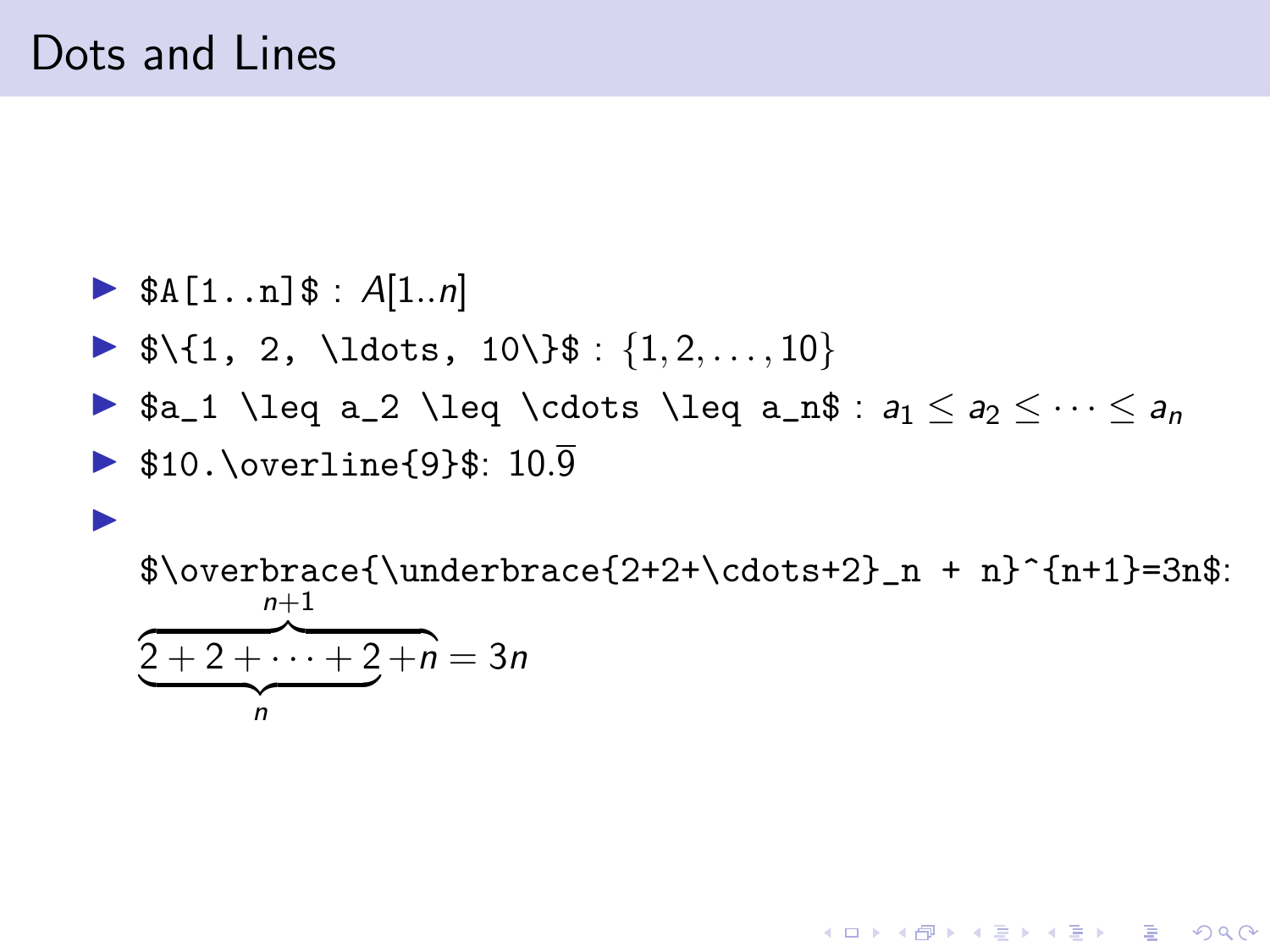\int d^n x e^{-x^T Bx + v^Tx} = \frac{(\sqrt{\pi})^n}{\sqrt{B}}\exp \left[\frac{1}{4}v^T B^{-1}v\right] \equiv \mathcal{M}.

$$
\int d^n x e^{-x^T B x + v^T x} = \frac{(\sqrt{\pi})^n}{\sqrt{B}} \exp\left[\frac{1}{4}v^T B^{-1} v\right] \equiv \mathcal{M}.
$$

 $\Gamma(z) = \frac{e^{-(\gamma z)}{z} \prod_{n=1}^{\infty}$  $\left(1 + \frac{z}{n}\right)^{-1} e^{z/n}$ 

$$
\Gamma(z) = \frac{e^{-\gamma z}}{z} \prod_{n=1}^{\infty} \left(1 + \frac{z}{n}\right)^{-1} e^{z/n}
$$

 $D(a_n; s) = \prod_{p} \mathrm{BG}_{p}(a_n; p^{-s})$ 

$$
D(a_n; s) = \prod_p {\rm BG}_p(a_n; p^{-s})
$$

**KORK ERKER ADAM ADA**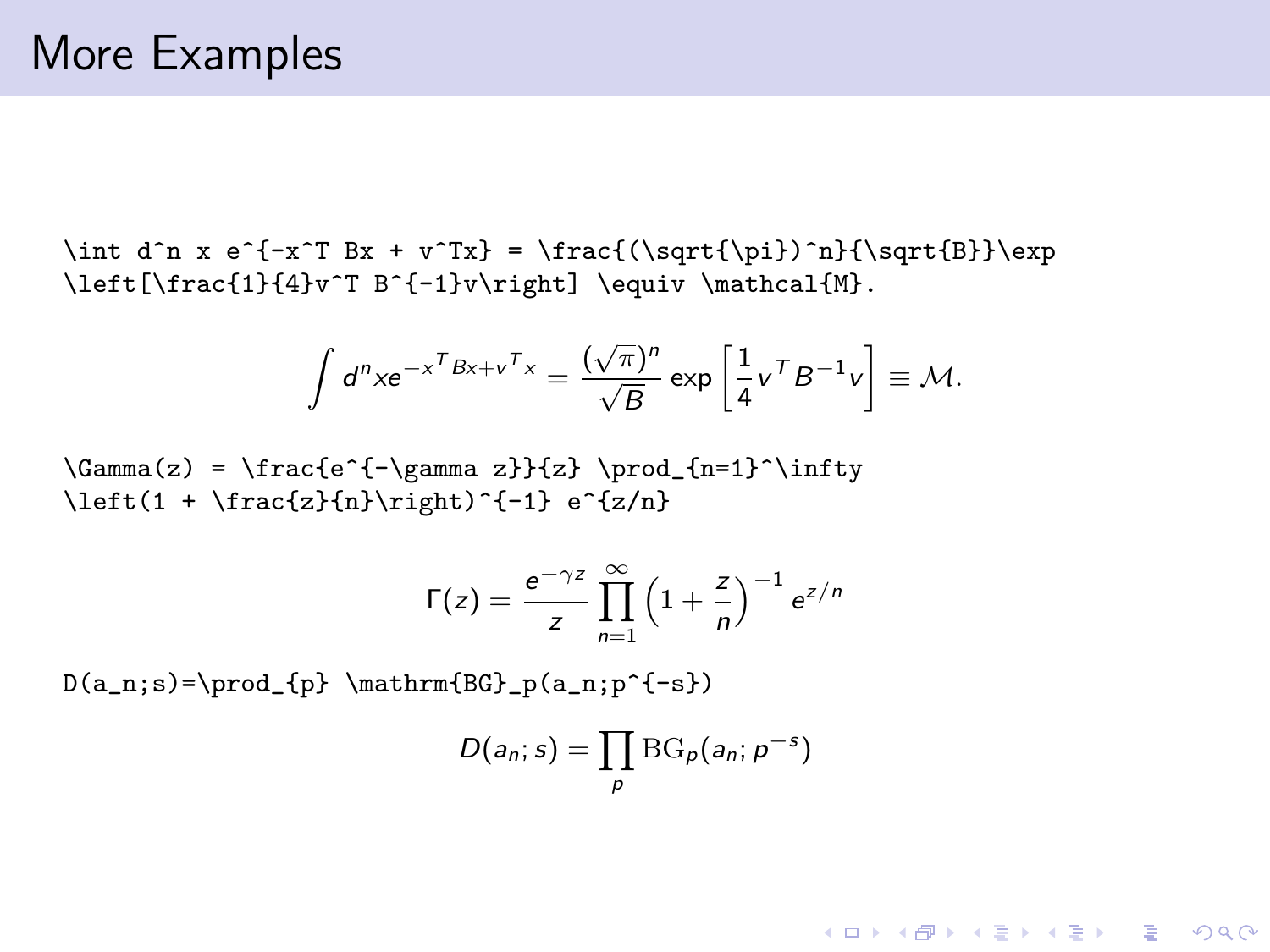$$
A = \begin{pmatrix} 10 & 3 \\ 2 & 14 \end{pmatrix}, B = \begin{bmatrix} -1 & 12 & 3 \\ 7 & 0 & 143 \end{bmatrix}, C = \begin{bmatrix} -1 & 99 & 0.23 \\ 2 & 1 & 0.1257 \\ +8 & 54 & 6.1 \end{bmatrix}.
$$
  
\n
$$
\setminus
$$
  
\n
$$
A = \left\{ \left( \begin{bmatrix} 10 & 3 \\ 2 & 14 \end{bmatrix} \right) \right\}
$$
  
\n
$$
B = \left\{ \left[ \begin{bmatrix} 2 & 3 \\ 2 & 14 \end{bmatrix} \right\} \right\}
$$
  
\n
$$
B = \left\{ \left[ \begin{bmatrix} 2 & 3 \\ 2 & 3 \end{bmatrix} \right\}
$$
  
\n
$$
B = \left\{ \left[ \begin{bmatrix} 2 & 3 \\ 2 & 3 \end{bmatrix} \right\}
$$
  
\n
$$
B = \left\{ \left[ \begin{bmatrix} 2 & 3 \\ 2 & 3 \end{bmatrix} \right\} \right\}
$$
  
\n
$$
B = \left\{ \left[ \begin{bmatrix} 2 & 3 \\ 2 & 3 \end{bmatrix} \right\}
$$
  
\n
$$
B = \left\{ \left[ \begin{bmatrix} 2 & 3 \\ 2 & 14 \end{bmatrix} \right\} \right\}
$$
  
\n
$$
B = \left\{ \left[ \begin{bmatrix} 2 & 3 \\ 2 & 14 \end{bmatrix} \right\}
$$
  
\n
$$
B = \left\{ \left[ \begin{bmatrix} 2 & 3 \\ 2 & 14 \end{bmatrix} \right\} \right\}
$$
  
\n
$$
B = \left\{ \left[ \begin{bmatrix} 2 & 3 \\ 2 & 14 \end{bmatrix} \right\}
$$
  
\n
$$
B = \left\{ \left[ \begin{bmatrix} 2 & 3 \\ 2 & 14 \end{bmatrix} \right\} \right\}
$$
  
\n
$$
B = \left\{ \left[ \begin{bmatrix} 2 & 3 \\ 2 & 14 \end{bmatrix} \right\}
$$
  
\n
$$
B = \left\{ \left[ \begin{bmatrix} 2 & 3 \\ 2 &
$$

KOKK@KKEKKEK E 1990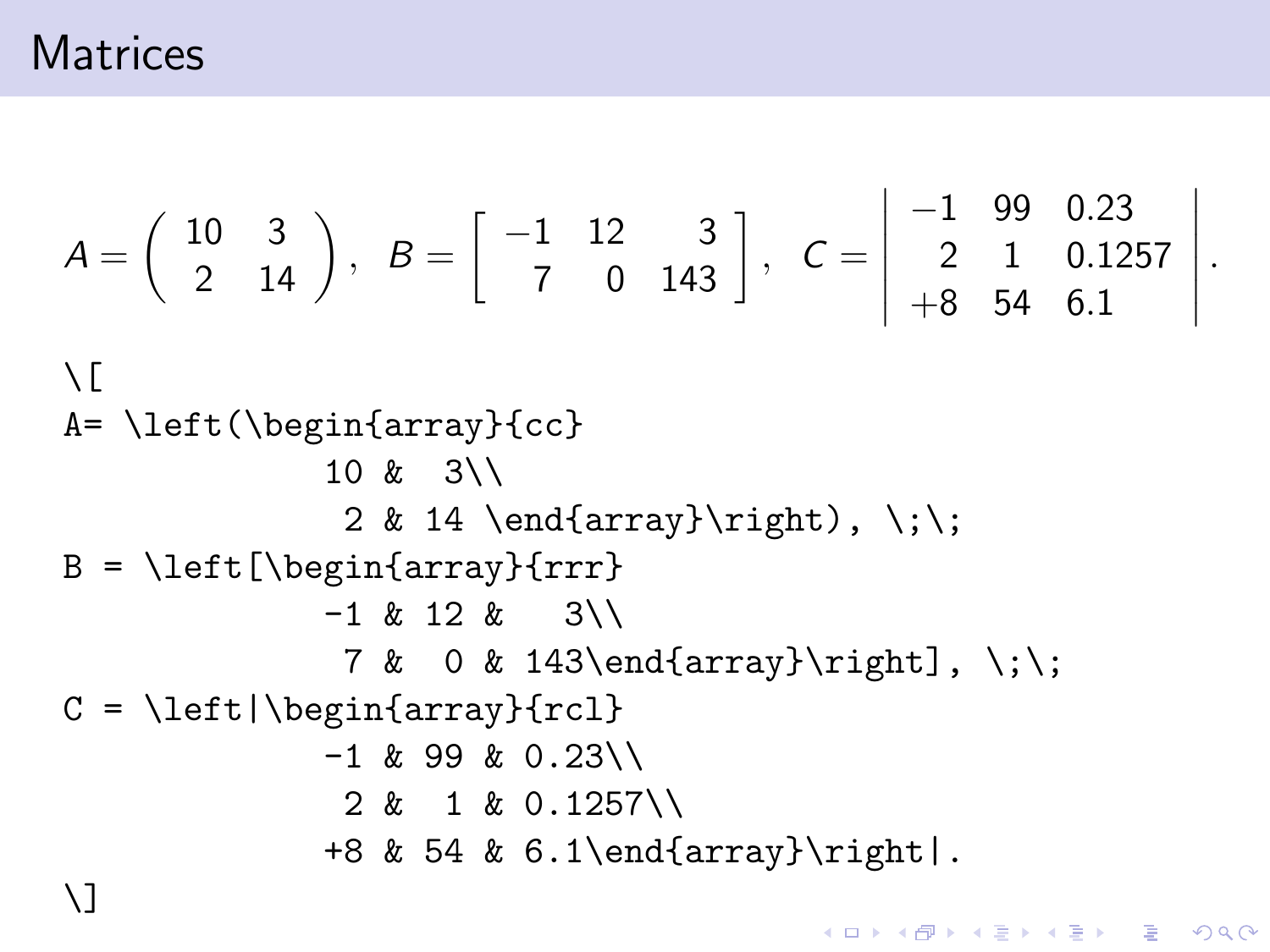### <span id="page-19-0"></span>**Tables**

<span id="page-19-1"></span>

| Position   Name |                          | <b>Total Score</b> % Score |  |
|-----------------|--------------------------|----------------------------|--|
|                 | First $\vert$ Abc D. Efg | 200                        |  |
|                 | Second $\vert$ Xyz Xyz   | 198                        |  |
|                 | Third   lik Lmno         | 150                        |  |

Table 1: Contest score and names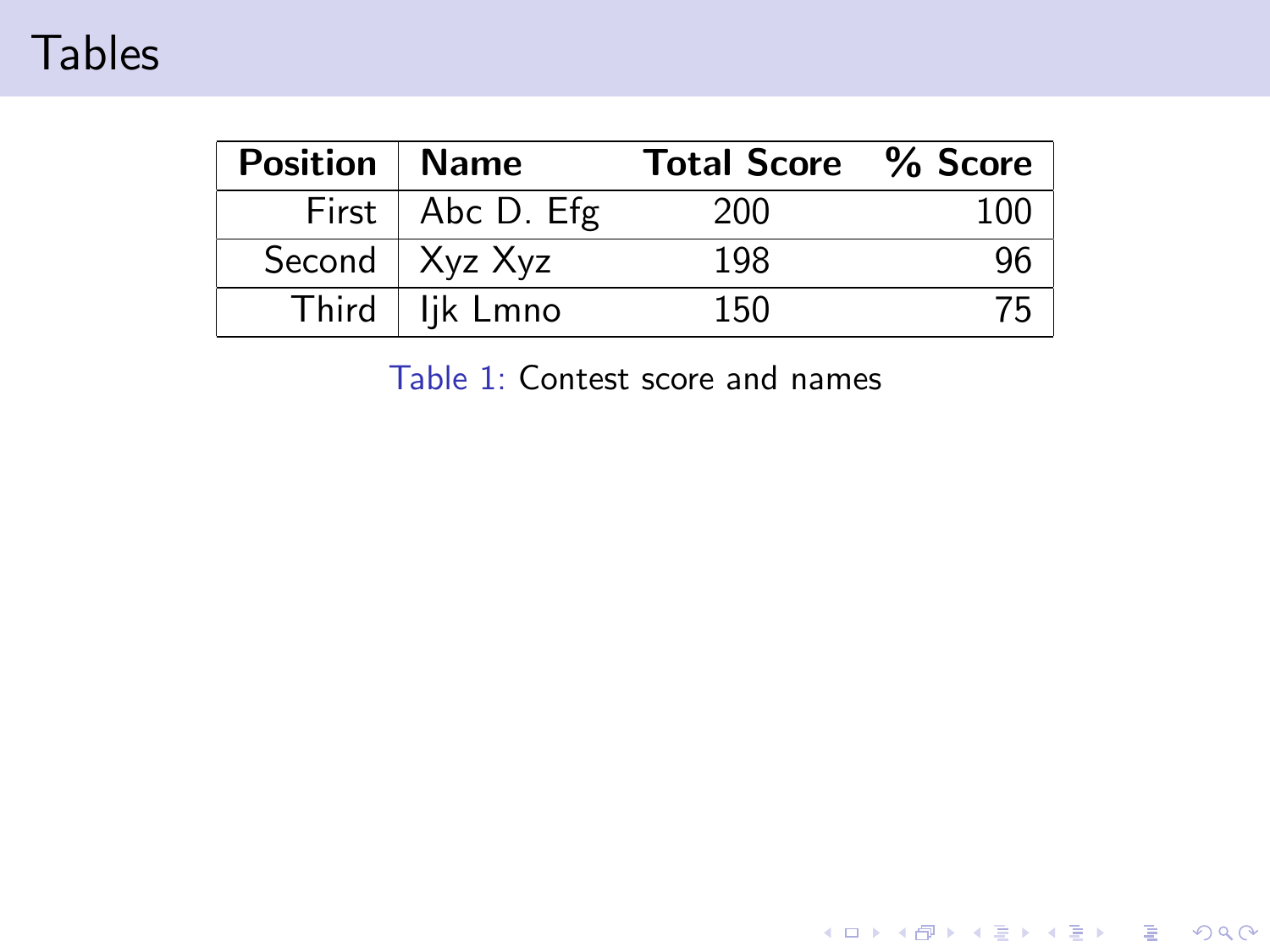| <b>Position   Name</b> |                          | <b>Total Score</b> % Score |     |
|------------------------|--------------------------|----------------------------|-----|
|                        | First $\vert$ Abc D. Efg | 200                        | 100 |
|                        | Second $\vert$ Xyz Xyz   | 198                        |     |
|                        | Third   lik Lmno         | 150                        |     |

Table 1: Contest score and names

\begin{table}[t]\centering \begin{tabular}{|r|lcr|}\hline {\bf Position} & {\bf Name} & {\bf Total Score} & {\bf \% Score} \\\hline First & Abc D. Efg & 200 & 100 \\\hline Second & Xyz Xyz & 198 & 96 \\\hline Third & Ijk Lmno & 150 & 75 \\\hline \end{tabular} \caption{Contest score and names}\label{fig:c\_score} \end{table}

**KORK ERKER ADAM ADA** 

Here we refer Table<sup>~</sup>\ref{fig:c\_score}. Here we refer Table [1.](#page-19-1)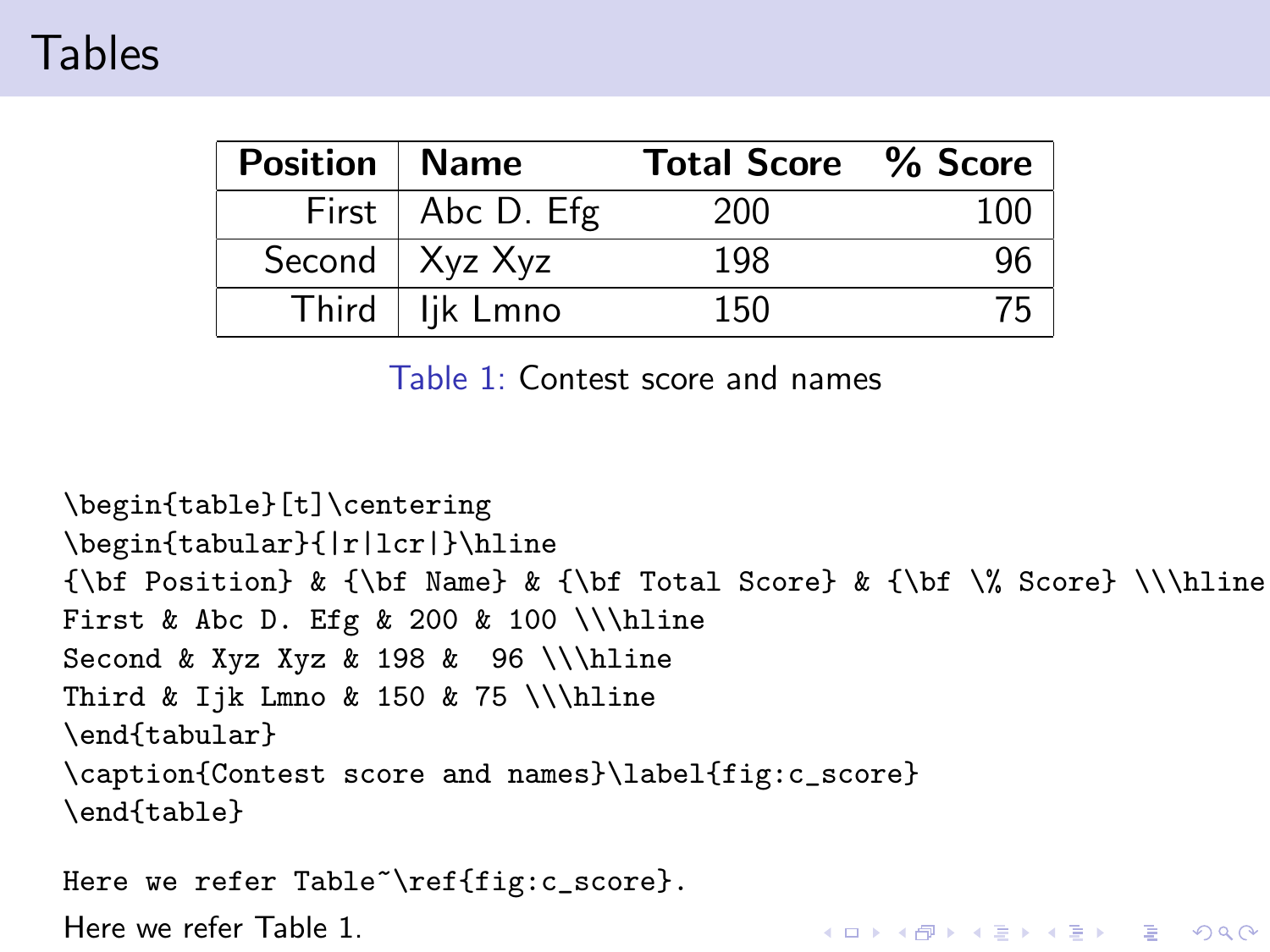**Tables** 

```
3.14159
16.2
123.456
```
K ロ ▶ K 個 ▶ K 할 ▶ K 할 ▶ 이 할 → 9 Q Q →

```
\begin{tabular}{r@{.}l}
  3 & 14159 \\
  16 \& 2 \qquad \setminus123 & 456 \\
\end{tabular}
```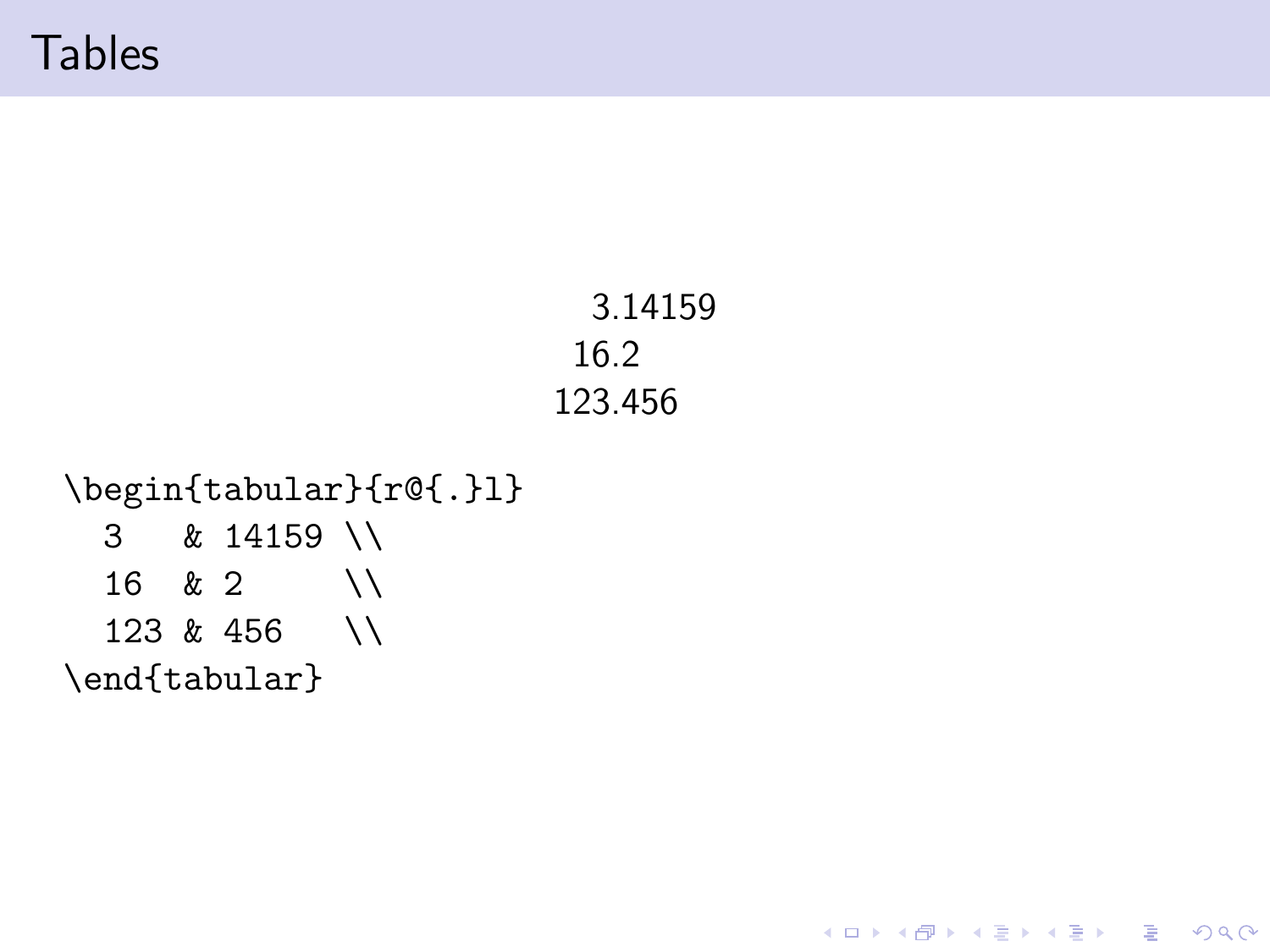- <span id="page-22-0"></span> $\blacktriangleright$  Add \usepackage{graphicx} in preamble.
- $\triangleright$  We can import .pdf, .jpg, .png files.





\includegraphics{uitlogo.jpg} \includegraphics[angle=90]{uitlogo.jpg}